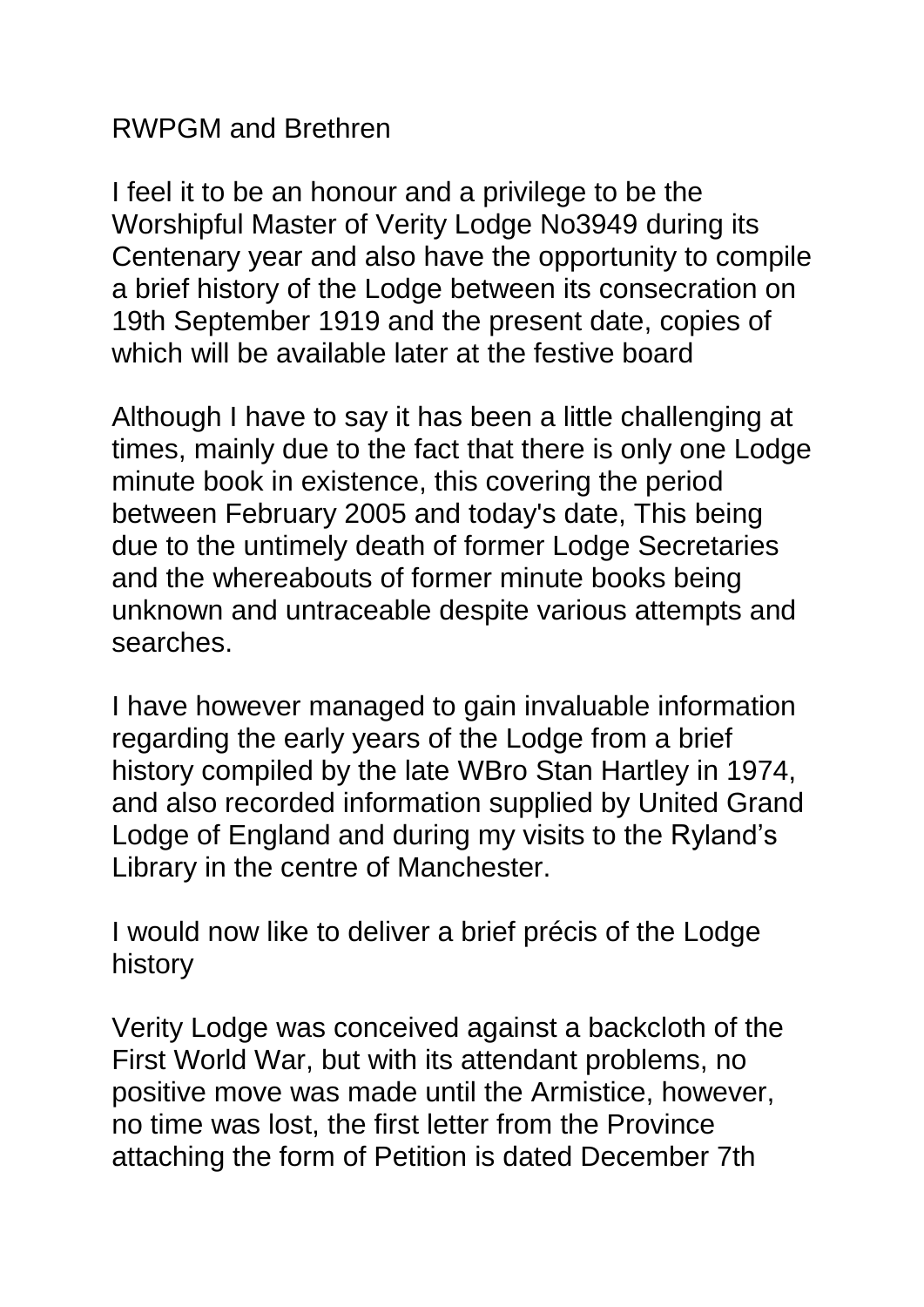1918. The first choice of name submitted , to the Provincial Secretary , was " INTEGRITY " but was rejected on the grounds that the name was already in existence in East Lancashire . Others considered were: "ACACIA"CORDIALITY" and " BLACKBURN" before "VERITY " was finally decided upon. There is quite an interesting explanation of the word Verity in the oration delivered at the consecration, which in essence means truth

In support of the Petition, the reasons put forward by our sponsor," THE LODGE OF FIDELITY No 269 "a member of the Silent Temple Family of Lodges, was that their membership totalled one hundred and three and there were only six Lodges in the Town. The proposed Founders, eighteen in number , were all members of the Lodge of Fidelity , but seven were struck out of the Petition as not being of three years standing in Masonry. The Founder Master was Major John Higginson Past Provincial Senior Grand Warden, a solicitor in the town and a former Mayor of Blackburn. The Senior Warden , Harry Le Moine, Past Master and a great benefactor to the Lodge , who presented to the Lodge this WM collar in 1932 ,and the Junior Warden , Bro WH Mellor . The Consecrating Officer was Very Worshipful Brother Major John Booth , Past Grand Treasurer ( Eng ) . The installing officer , Worshipful Brother R Verney Clayton , Assistant Grand Registrar ( Eng ). The Ceremony took place here in the Masonic Hall Richmond Terrace Blackburn, on September 11th 1919, with the first regular Lodge meeting taking place the following month in October 1919.

The business at the first regular meeting was quite remarkable and included a ballot for ten joining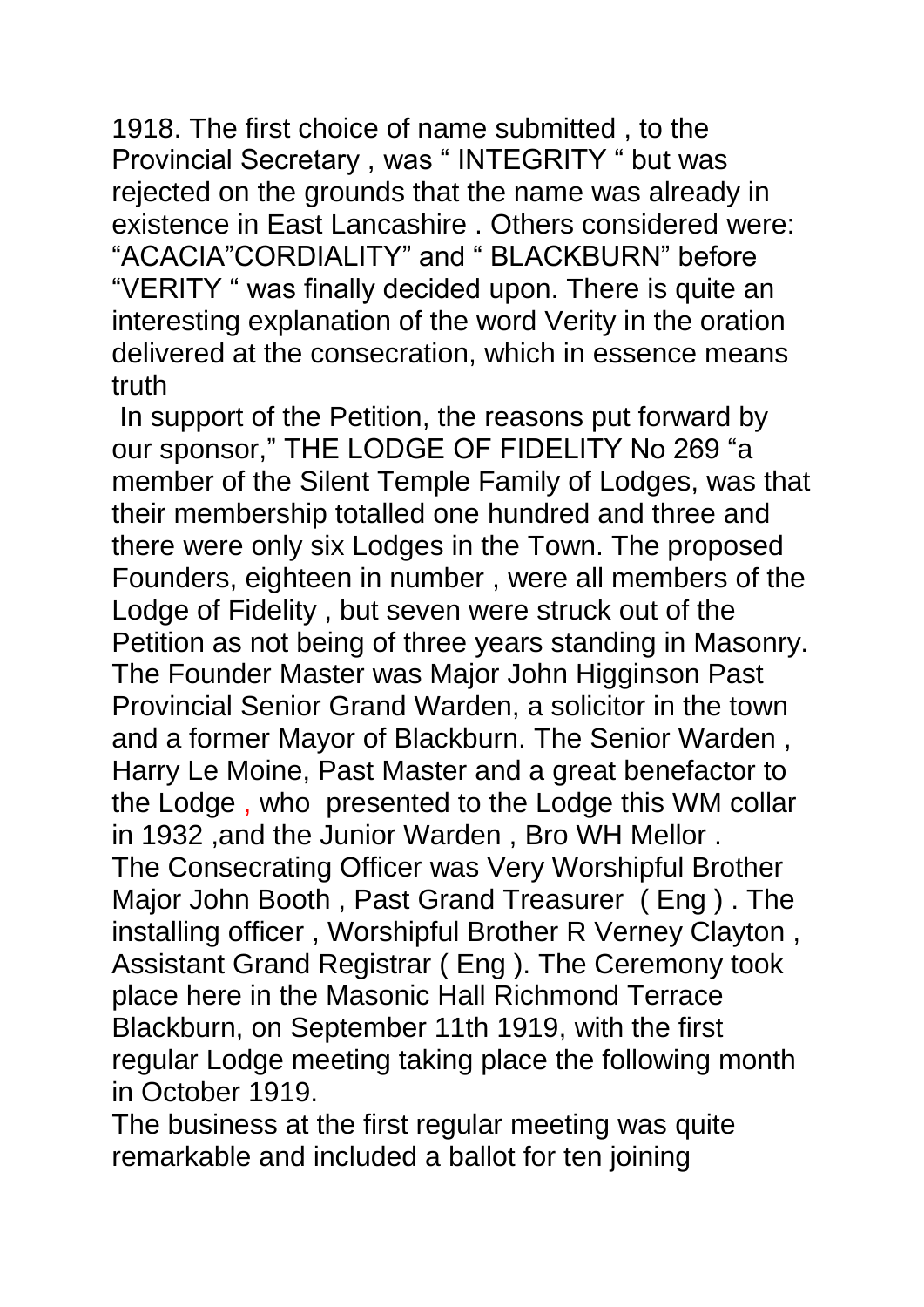members, including the seven who had previously been struck off the petition, and one entered apprentice, who had been initiated in Bangalore India, who was then passed to the second degree. A further ballot for eight new members, two of whom were then initiated, so two initiations, and one passing, along with other business in one meeting, incredible!)

The first year saw twenty one ceremonies, of which fourteen involved two candidates plus the installation meeting.

The Lodge at the time had an unusual distinction in 1944, our Silver Jubilee Year, in providing three acting officers to Provincial Grand Lodge, these being the Acting Provincial Senior Grand Warden, a Senior Grand Deacon and a Provincial Grand Steward.

Many brethren have given long and devoted service to the Lodge in various offices, none more than Bro AE Wilson,the Lodge Secretary for some thirty years .and after some twenty one years as secretary he was pressed to progress and take the Senior Wardens Chair, but declined , He did however receive Provincial Rank of Past Provincial Assistant Grand Director of Ceremonies with a rosette collar, others included Brother F Shorrock, who was the Lodge Treasurer for nineteen years (1919 -1938 ) and Worshipful Brother J Farrell, Past Provincial Deputy Grand Registrar, who served the Lodge as Assistant Director of Ceremonies and Director of Ceremonies for some Twenty one years, and others whose service may not have been as lengthy in years , but without doubt just as dedicated.

Verity Lodge is proud of its ritual, handed down from our mother Lodge and differs more than a little from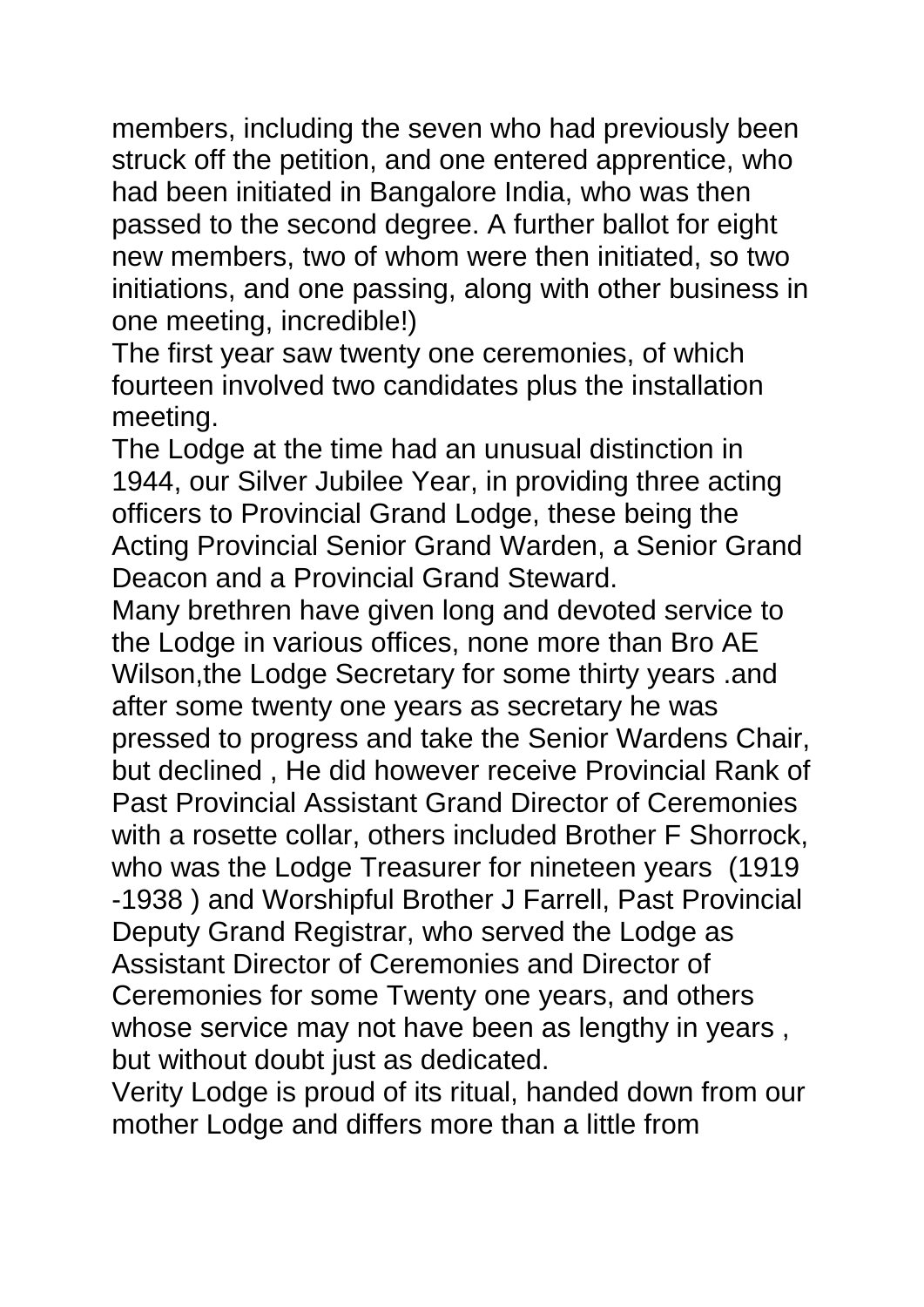Emulation and similar workings. I can certainly vouch for that.

The occasion of our sixtieth anniversary was the five hundred and fortieth meeting during which time some one hundred and sixty five candidates had been initiated.

March 1974 was a milestone in our history , when our first and only Daughter Lodge ( Huncoat ) was consecrated in Blackburn , by Very Worshipful Brother FW Towns, Past Grand Sword Bearer, the Deputy Provincial Grand Master at the time.The first Worshipful Master of Huncoat Lodge being Worshipful Brother TF Ellel Past Provincial Grand Chaplain, who was Worshipful Master of Verity Lodge in 1972 and Provincial Grand chaplain in the same year. Also during 1974 the Lodge had to move its meetings to Mill House at Clayton - Le - Moors , this being due the fire at Blackburn Masonic Hall , and it was a further two years later when the Lodge resumed its meetings at Richmond Terrace.

The Lodge due to a number of factors experienced difficult times with membership during the later part of 1996 and 1997 , and as a result there was talk of the Lodge surrendering its Warrant . However the Right Worshipful Provincial Grand Master at the time RW Bro James Hemsley would not permit a Lodge Warrant to be surrendered .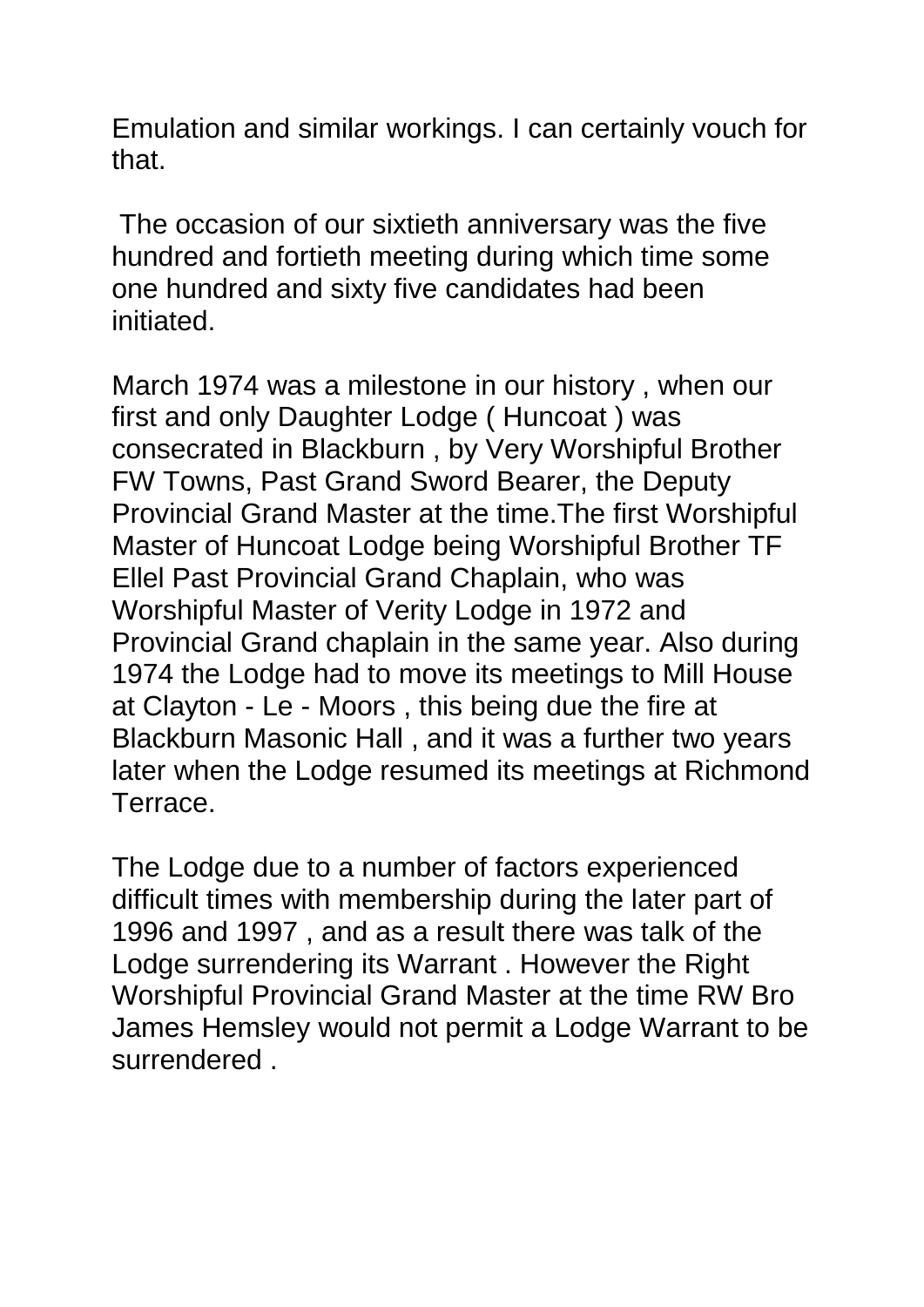The District Chairman and his Deputy at the time namely WBro Bill Watson PAGSwdB and WBro Derek Nelson Thornhill PProvGSwdB respectively were commissioned, encouraged or cojouled by the Provincial Grand Master to support the Lodge and ensure its survival. WBro Thornhill who later became District Chairman, became a joining member of the Lodge and encouraged other Brethren within the District to also become joining members, including Alan Clinton Johnson PGStdB who agreed to become Lodge secretary for the next couple of years , but in fact carried on in the office until February 2009 , and took on the office once again in March 2013 until his death in 2017.Alan being the first receipient of the "certificate of excellent service " within the province ,which he received at Provincial Grand Lodge in November 2013 Another great supporter of the Lodge was WBro Stan Drummond PProvSGW who was also a member of our mother Lodge, and became the first Worshipful Master of the reformed Lodge in March 1998. Due to the new members Lodge Meeting dates and

other commitments it was not possible to continue meeting on the first Tuesday of the month, and the meeting date was changed to the fourth Saturday of the Month, with meetings being reduced from eight to initially only two a year.

Unfortunately at the time the Lodge was reformed in March 1998, there were only two members and initiates of the Lodge who continued their membership, namely WBro Robert Howson and myself, sadly WBro Robert Howson resigned from the Lodge shortly after the Reformation.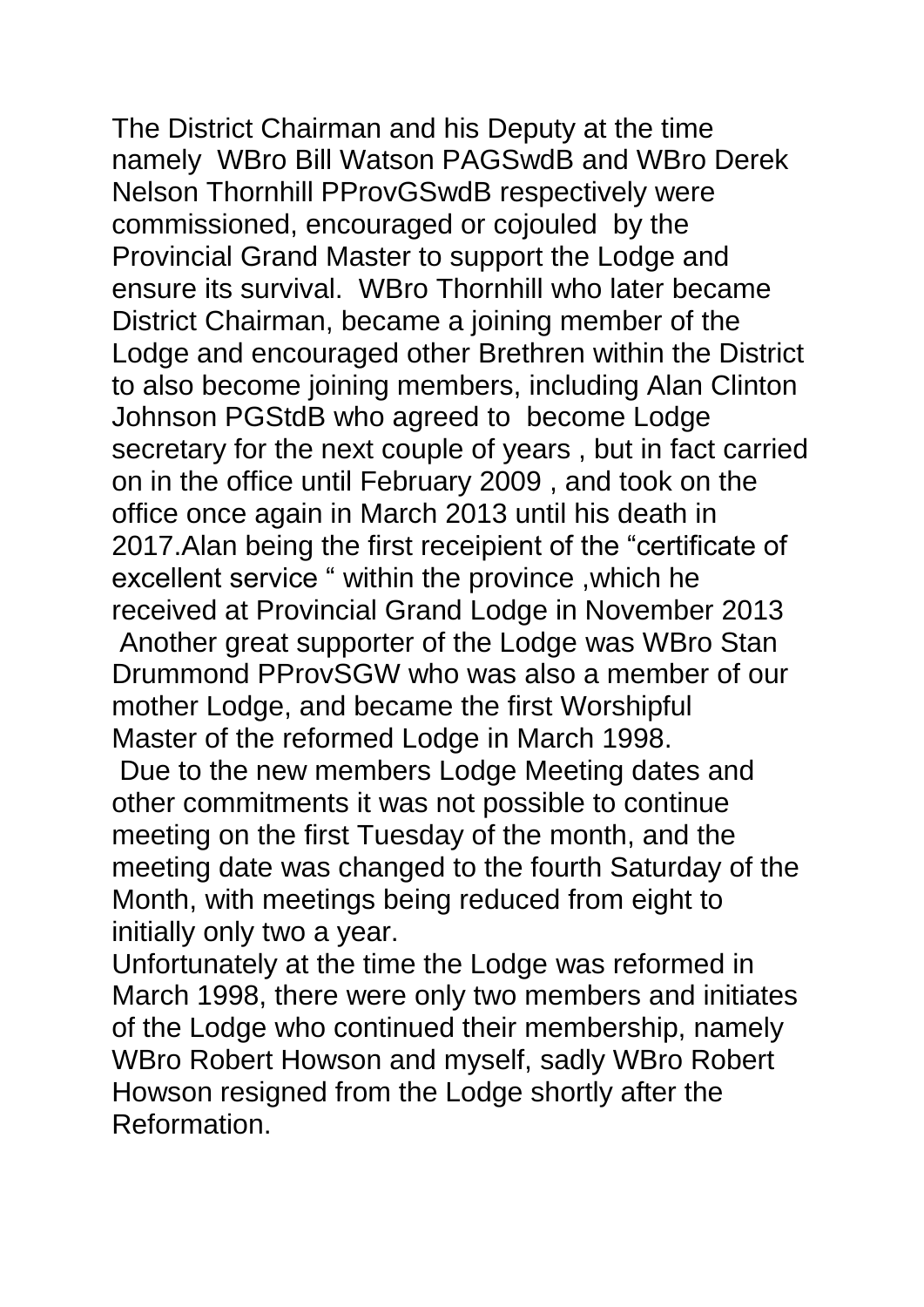After the first eighteen months however the Lodge gained more support by way of joining members and the number of Lodge Meetings per year were increased to five, which is currently the case to date.

A large number of the current membership being Grand or Provincial officers , including numerous current or past District officers . The Lodge since the reformation has enjoyed a steady increase in membership, and at the present time enjoys one of the strongest Lodge Memberships in the District, unfortunately due to holidays there are six members who can't be with us today. The Lodge is widely known for its hospitality and enjoyable Lodge Meetings , and dare I say it in the presence of the RWPGM , is sometimes referred to as "variety Lodge", but I am sure this is said out of affection for the Lodge And nothing more, although as you can imagine it causes untold difficulties for the Director of Ceremonies . with all the members having their own Lodge ritual books,

Verity Lodge have a number of traditions unlike other Lodges , one of those was first minuted at the October 2007 meeting , when WBro Derek N Thornhill read three Masonic poems , this tradition has carried on to the current day,

It was a great honour when W Bro Derek N Thornhill was invested by the Provincial Grand Master RWBro Paul E Rink ,as Assistant Provincial Grand Master in April 2006 , .WBro Thornhill received further recognition at the Provincial Grand Lodge Meeting in November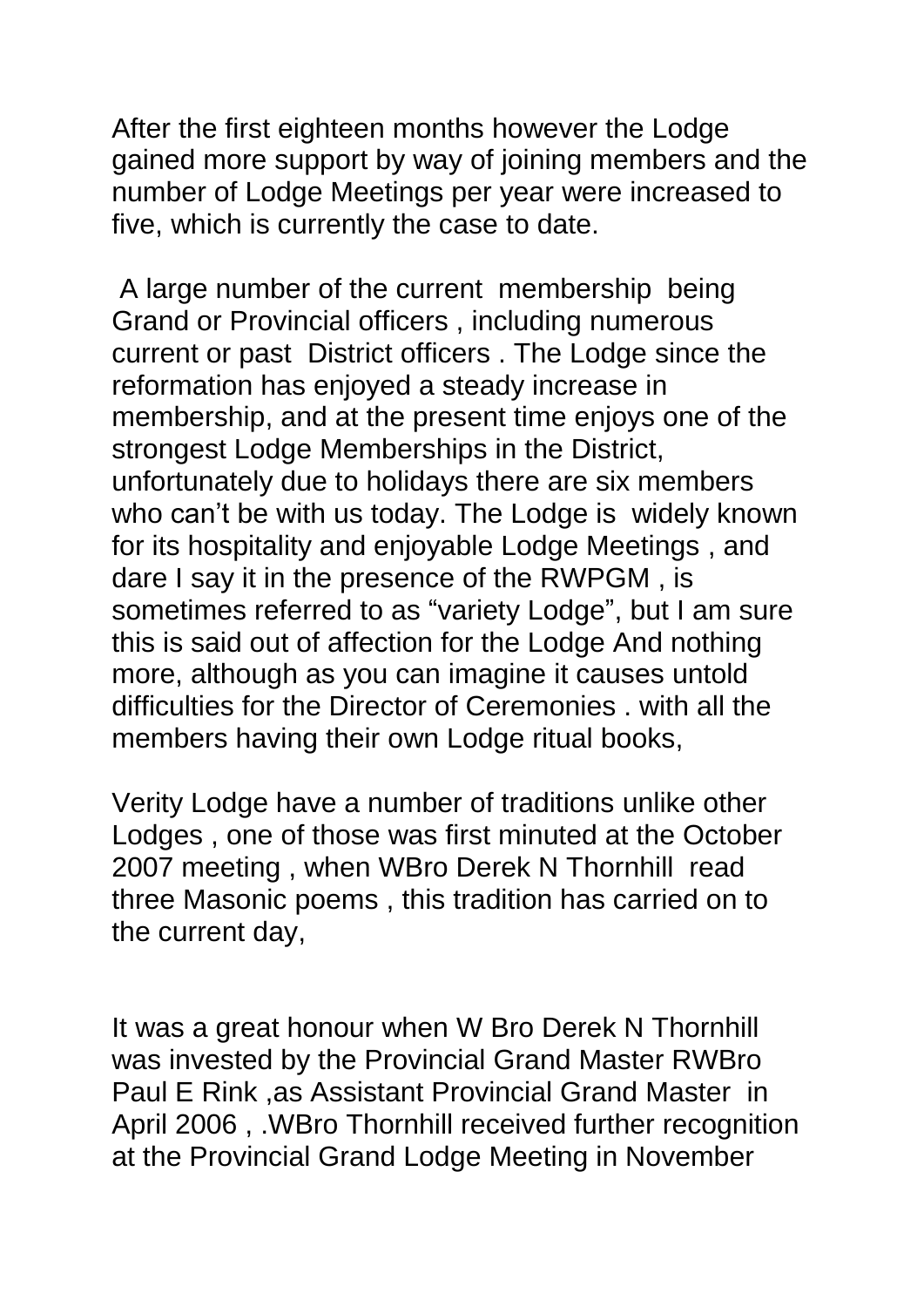2011 , when he was promoted to Deputy Provincial Grand Master , a post which he held until November 2018, during this period, following the death of RW Bro Jack Price he was the Deputy in Charge for three months between November 2011 and February 2012, this being followed by the investiture of Sir David Trippier as RWPGM in March 2012.

Records show that the Lodge has been honoured with five appointments to Grand Rank throughout its history, the first recorded of these being Brother Tom Walker, who was Senior Warden of the Province, Assistant Grand Director of Ceremonies in Grand Lodge and later promoted to Past Junior Grand Deacon. He was a member of the Lodge for fifty four years and more recently and the latest appointment being myself to be privileged to receive the rank of PAGDC in 2015, a full list of brethren who have received grand rank and their services are included within the booklet

It was a very special year in 2016 for Lodge member WBro Roger Flitcroft PAGDC, when he was awarded the MBE for services to not only Freemasonry , but to Scouting and the Samaritans , Roger attended Buckingham Palace to receive the award From His Royal highness prince William , duke of Cambridge

The Lodge more recently sponsored a Royal Arch Chapter , namely the" Verity Chapter of Installed First Principals No 3949 and had thirty four founder members ,the Chapter being consecrated on Saturday 26th October 2016, and is going strong in current membership